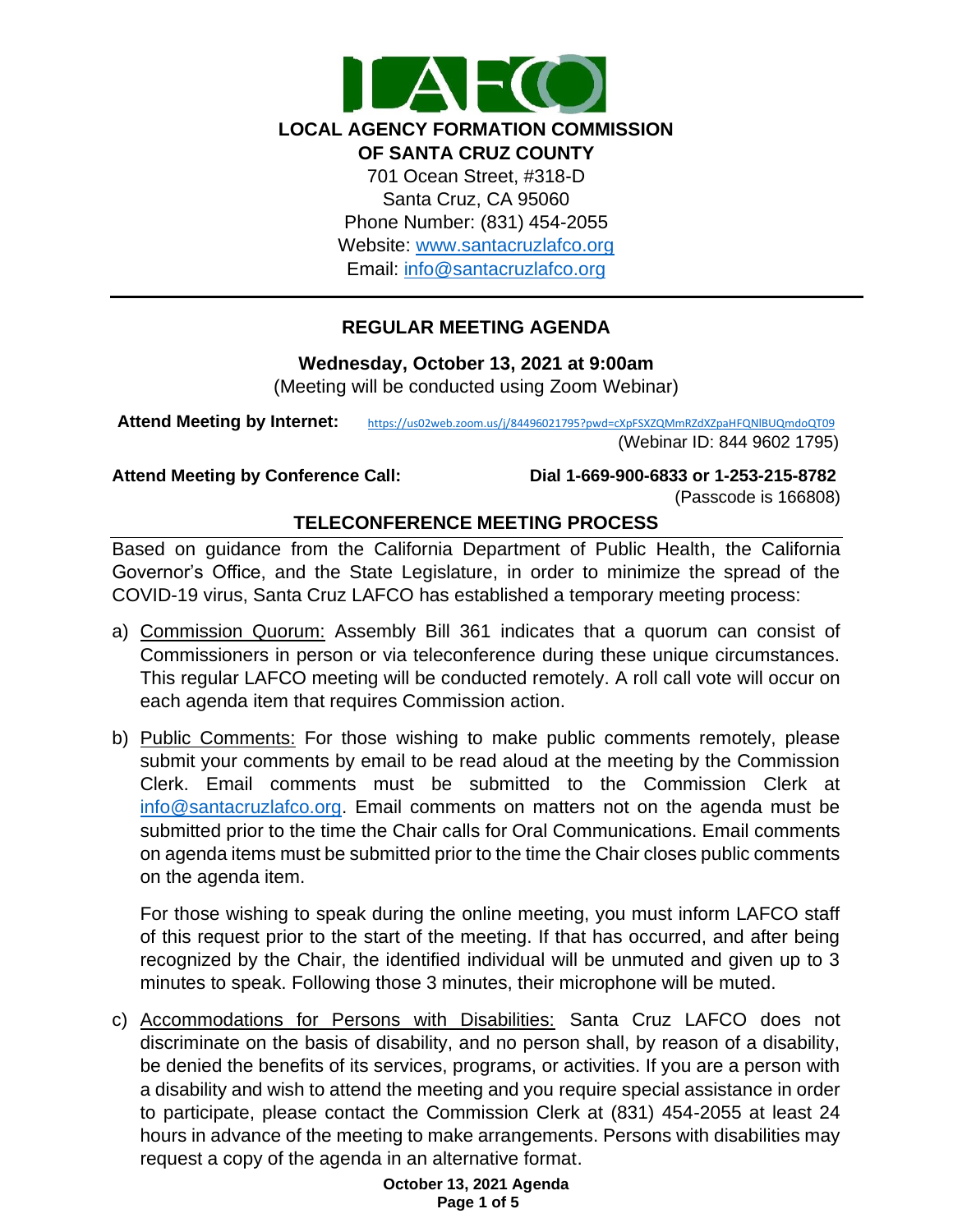# **1. ROLL CALL**

## **2. EXECUTIVE OFFICER'S MESSAGE**

The Executive Officer may make brief announcements in the form of a written report or verbal update, and may not require Commission action.

## **a. Virtual Meeting Protocol**

The Commission will receive an update on the ongoing remote meeting process.

Recommended Action: No action required; Informational item only.

## **3. [ADOPTION OF MINUTES](https://www.santacruzlafco.org/wp-content/uploads/2021/09/3.0-Draft-Minutes-Sept-1-Meeting.pdf)**

The Commission will consider approving the minutes from the September 1, 2021 Regular LAFCO Meeting.

Recommended Action: Approve the minutes as presented with any desired changes.

## **4. ORAL COMMUNICATIONS**

This is an opportunity for members of the public to address the Commission on items not on the agenda, provided that the subject matter is within the jurisdiction of the Commission and that no action may be taken on an off-agenda item(s) unless authorized by law.

## **5. PUBLIC HEARINGS**

Public hearing items require expanded public notification per provisions in State law, directives of the Commission, or are those voluntarily placed by the Executive Officer to facilitate broader discussion.

### **a. [Countywide Service and Sphere Review](https://www.santacruzlafco.org/wp-content/uploads/2021/09/5a.0-Fire-MSR-Staff-Report_Hyperlink_.pdf) for Fire Protection Services**

The Commission will consider the adoption of a service and sphere of influence review for the 13 fire service providers in Santa Cruz County.

Recommended Actions:

- 1) Find, pursuant to Section 15061(b)(3) of the State CEQA Guidelines, that LAFCO determined that the service and sphere of influence review is not subject to the environmental impact evaluation process because it can be seen with certainty that there is no possibility that the activity in question may have a significant effect on the environment and the activity is not subject to CEQA;
- 2) Determine, pursuant to Government Code Section 56425, that LAFCO is required to develop and determine a sphere of influence for the 13 affected agencies, and review and update, as necessary;
- 3) Determine, pursuant to Government Code Section 56430, that LAFCO is required to conduct a service review before, or in conjunction with an action to establish or update a sphere of influence; and
- 4) Adopt a Resolution (LAFCO No. 2021-17) approving the 2021 Countywide Fire Protection Service and Sphere Review with the following terms and conditions: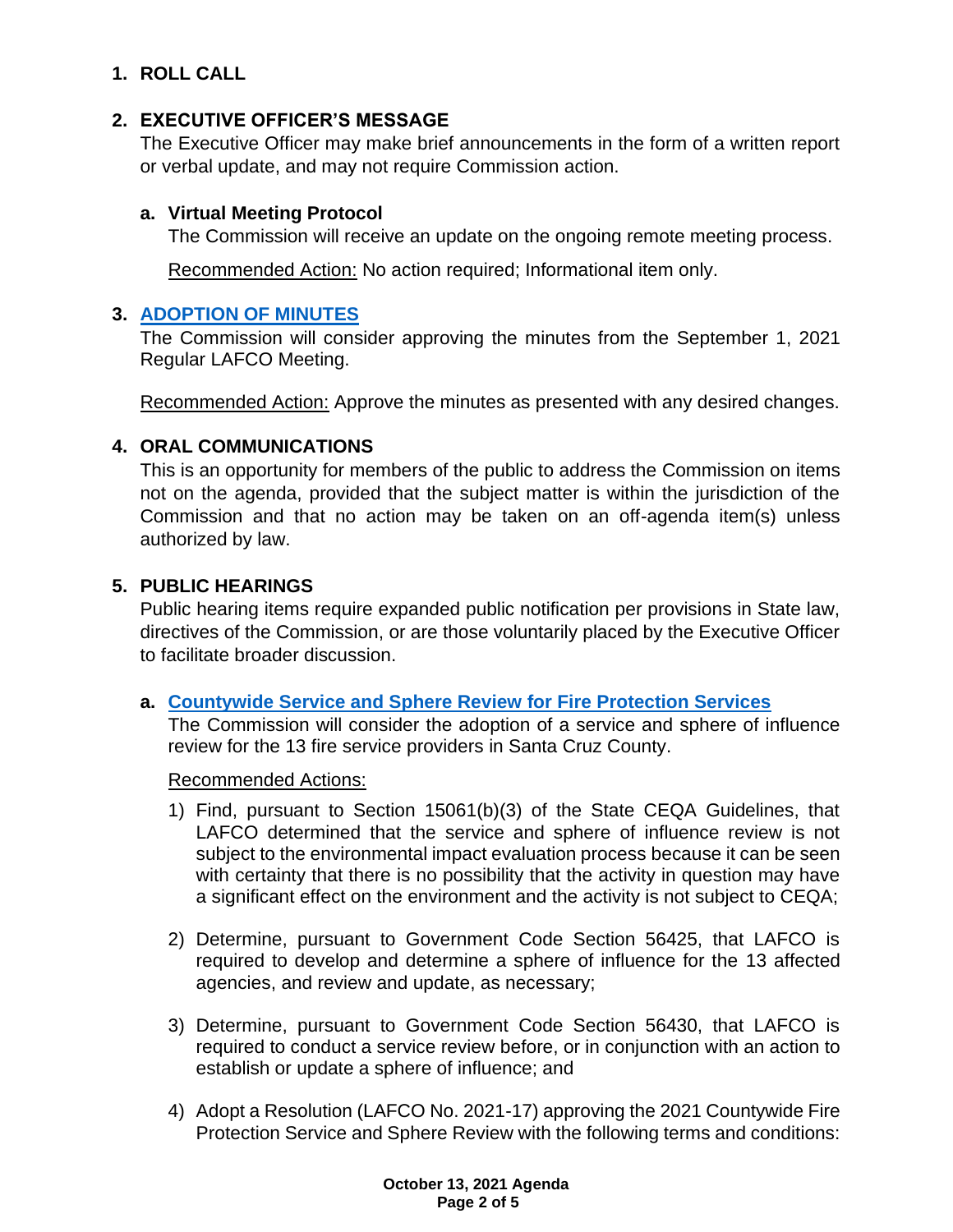- a. Reaffirm the existing spheres of influence with no conditions for Aromas TCFPD, Central FD, City of Santa Cruz, and City of Watsonville;
- b. Reaffirm the existing spheres of influence for Ben Lomond FPD, Boulder Creek FPD, Branciforte FPD, Felton FPD, Pajaro Valley FPD, Scotts Valley FPD, and Zayante FPD with the following condition: The fire protection districts shall coordinate with LAFCO to determine each affected district's future service area. These discussions should occur by August 2022. LAFCO will consider amending the sphere boundaries based on these discussions no later than December 2022;
- c. Adopt a zero sphere of influence for County Service Area 4 as a precursor to dissolution;
- d. Adopt an amended sphere of influence for County Service Area 48 to eliminate the overlapping of spheres from other surrounding fire agencies; and
- e. Direct the Executive Officer to distribute a copy of the adopted service and sphere review to the 13 fire agencies, Monterey LAFCO, San Benito LAFCO, and any other interested or affected parties, including but not limited to the Civil Grand Jury of Santa Cruz County, County of Santa Cruz (Office of Emergency Services), Fire Department Advisory Commission of Santa Cruz County, Fire Safe Councils of Bonny Doon, Santa Cruz County, and South Skyline, and UC Santa Cruz (Office of Emergency Services).

## **6. OTHER BUSINESS**

Other business items involve administrative, budgetary, legislative, or personnel matters and may or may not be subject to public hearings.

### **a. [Countywide Park & Recreation Service and Sphere Review Update](https://www.santacruzlafco.org/wp-content/uploads/2021/09/6a.0-Park-MSR-Update-Staff-Report.pdf)**

The Commission will receive an update on recent actions following the adoption of the Countywide Service and Sphere Review involving four affected districts: Alba Recreation & Park District, Boulder Creek Recreation & Park District, La Selva Beach Recreation District, and Opal Cliffs Recreation District.

Recommended Action: No action required; Informational item only.

### **b. [CALAFCO Election & Award Announcements](https://www.santacruzlafco.org/wp-content/uploads/2021/09/6b.0-CALAFCO-Update-Staff-Report__Hyperlink.pdf)**

The Commission will receive an update on CALAFCO's recent election and award announcements.

Recommended Action: No action required; Informational item only.

### **c. Educational Workshops Update**

The Commission will receive a verbal update on two upcoming educational workshops tailored for the independent special districts in Santa Cruz County.

Recommended Action: No action required; Informational item only.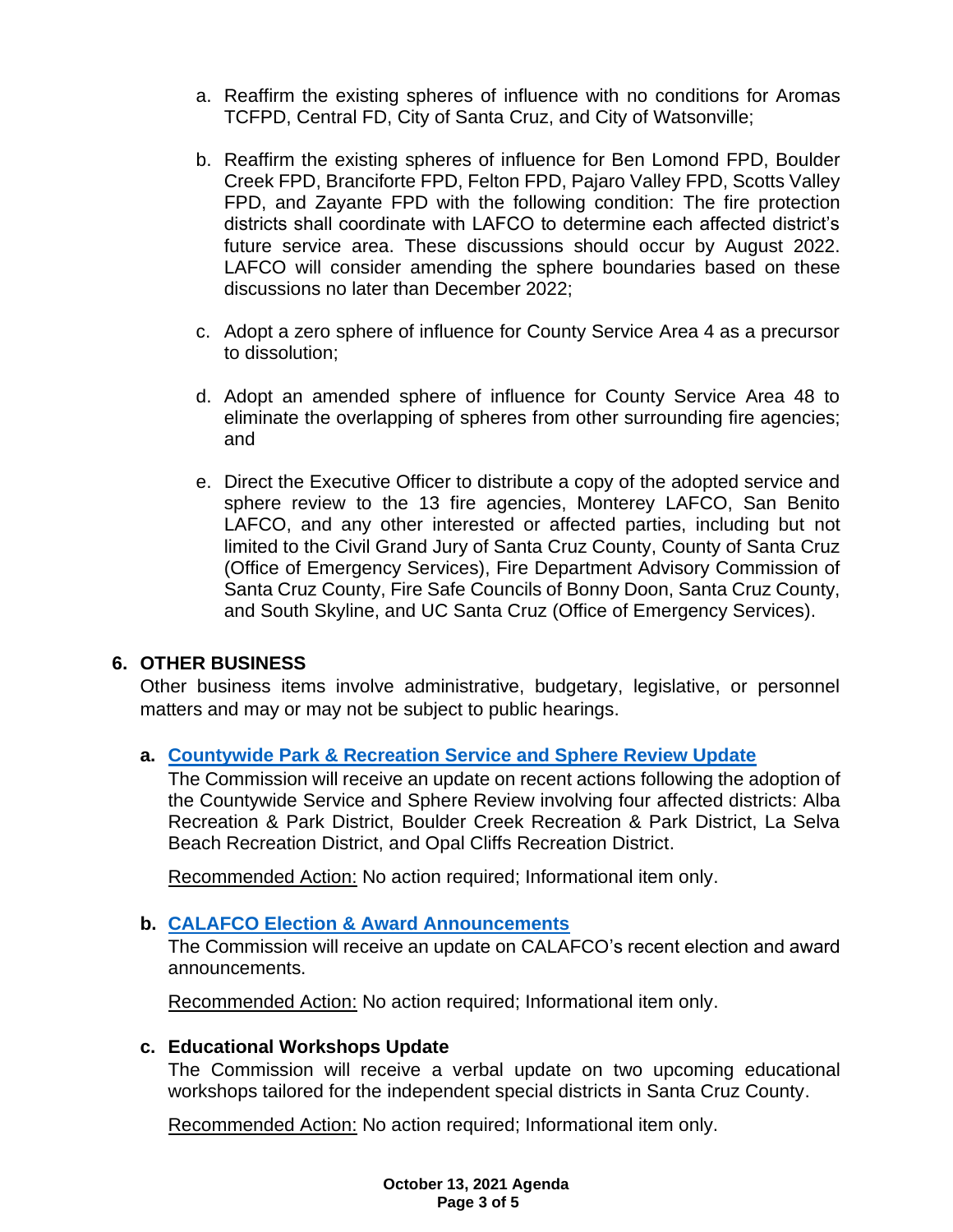## **7. WRITTEN CORRESPONDENCE**

LAFCO staff receives written correspondence and other materials on occasion that may or may not be related to a specific agenda item. Any correspondence presented to the Commission will also be made available to the general public. Any written correspondence distributed to the Commission less than 72 hours prior to the meeting will be made available for inspection at the hearing and posted on LAFCO's website.

#### **a. UCSC EIR – [Response to Comments](https://www.santacruzlafco.org/wp-content/uploads/2021/09/7a.0-Written-Correspondence-Staff-Report_Hyperlink_.pdf)**

The Commission will receive an update on the University's response to LAFCO's June 2, 2021 letter regarding UCSC's draft environmental impact report.

Recommended Action: No action required; Informational item only.

#### **8. PRESS ARTICLES**

LAFCO staff monitors newspapers, publications, and other media outlets for any news affecting local cities, districts, and communities in Santa Cruz County. Articles are presented to the Commission on a periodic basis.

#### **a. [Press Articles during the Months of August](https://www.santacruzlafco.org/wp-content/uploads/2021/09/8a.0-Press-Articles-Staff-Report_Hyperlink.pdf) and September**

The Commission will receive an update on recent LAFCO-related news occurring around the county and throughout California.

Recommended Action: No action required; Informational item only.

#### **9. COMMISSIONERS' BUSINESS**

This is an opportunity for Commissioners to comment briefly on issues not listed on the agenda, provided that the subject matter is within the jurisdiction of the Commission. No discussion or action may occur or be taken, except to place the item on a future agenda if approved by Commission majority. The public may address the Commission on these informational matters.

### **10.LEGAL COUNSEL'S REPORT**

LAFCO's Legal Counsel may make brief announcements in the form of a written report or verbal update, and may not require Commission action.

## **11.ADJOURNMENT**

LAFCO's next regular meeting is scheduled for Wednesday, November 3, 2021 at 9:00 a.m.

#### **ADDITIONAL NOTICES:**

#### Campaign Contributions

State law (Government Code Section 84308) requires that a LAFCO Commissioner disqualify themselves from voting on an application involving an "entitlement for use" (such as an annexation or sphere amendment) if, within the last twelve months, the Commissioner has received \$250 or more in campaign contributions from an applicant, any financially interested person who actively supports or opposes an application, or an agency (such as an attorney, engineer, or planning consultant) representing an applicant or interested participant. The law also requires any applicant or other participant in a LAFCO proceeding to disclose the amount and name of the recipient Commissioner on the official record of the proceeding.

The Commission prefers that the disclosure be made on a standard form that is filed with the Commission Clerk at least 24 hours before the LAFCO hearing begins. If this is not possible, a written or oral disclosure can be made at the beginning of the hearing. The law also prohibits an applicant or other participant from making a contribution of \$250 or more to a LAFCO Commissioner while a proceeding is pending or for 3 months afterward. Disclosure forms and further information can be obtained from the LAFCO office at Room 318-D, 701 Ocean Street, Santa Cruz CA 95060 (phone 831-454-2055).

> **October 13, 2021 Agenda Page 4 of 5**